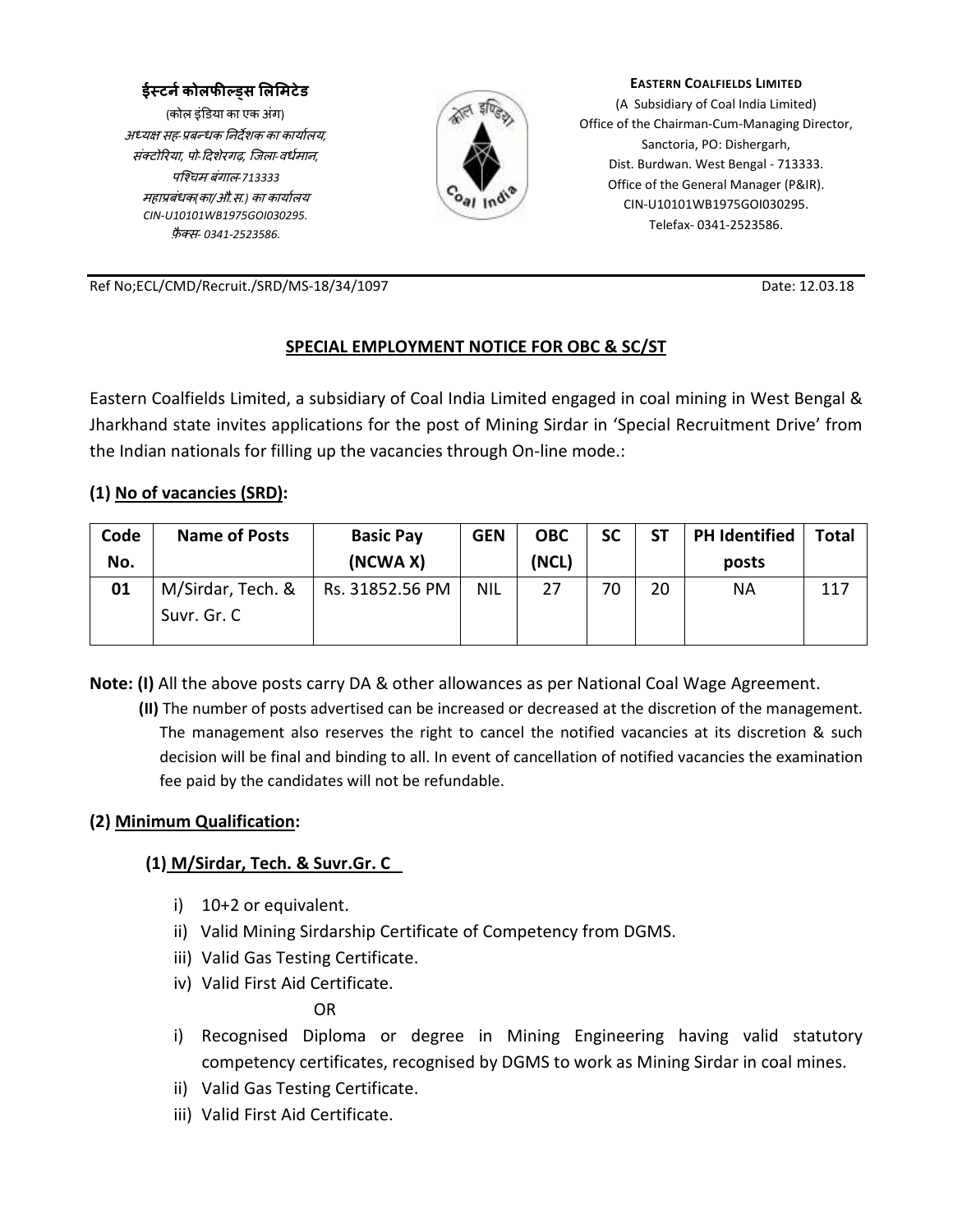# **(3) Age Limit**:

Candidates must not be below 18 years and of age as on 01.02.2018 Upper age relaxation for SC/ST/OBC will be as follows:

For SC/ST Candidates: 40 years and for OBC Candidates **(Non-creamy layer):** 38 years

For Ex-service man as per Govt. Guidelines, and there will be no age bar for Departmental candidates. Departmental candidates means any employee of CIL & its subsidiary companies having the requisite qualification. Departmental candidates should forward the hard copy of downloaded application submitted online through proper channel.

## **(4) Cut-off date Certificates, documents & for age:**

- (i) Candidate should posses all the desired certificates/testimonials on or before first day of the opening of Online portal (i.e. 09.04.2018)
- (ii) Cut off date for calculating age will be 01/02/2018.

## **(5) Selection process:**

**There is no need to send hardcopy or any other testimonials. Scrutiny of applications for the eligibility and other aspects will be done at the time of initial medical examination(IME) and, therefore, the candidature is accepted only provisionally.** The candidates are to undergo a written test of 50 marks. The merit in written test will be the basis of drawing panel of merit list. Management reserves the right to shortlist the candidates for written test. Finally selected candidates have to undergo Initial Medical Examination (IME) by company's own doctors & the findings thereon will be final. Those who will be found unfit, will be disqualified for employment.

# **(6) Written test :**

Written test will be on General Awareness and matters related to the concern subject. It will be an elimination round. The question papers will be in MCQ & the candidates have to answer in the MCQ answer sheet. The answers will be evaluated through OMR machine. Candidates will not be allowed to take back question papers from the examination hall as that is intellectual property right of ECL.

Candidates short listed on the basis of their performance in the written test will be called for initial medical examination.

## **Note: Candidates should visit ECL's website www.easterncoal.gov.in for latest information about the exams/interview/corrigendum or latest information in this respect.**

### **(7) How to apply:**

The candidates will have to apply through **ONLINE** Mode only by logging into the website www.easterncoal.gov.in > Recruitment Portal between **09.04.2018 to 19.04.2018.** 

### **(i) Candidates must check the following before filling the online applications (Pre-requisites)**:

- 1. Valid E-mail ID for self which must remain operational till the admission process is over.
- 2. A scanned copy of recent colour passport size photo & candidate's signature not exceeding 30 KB to be uploaded in the online application form.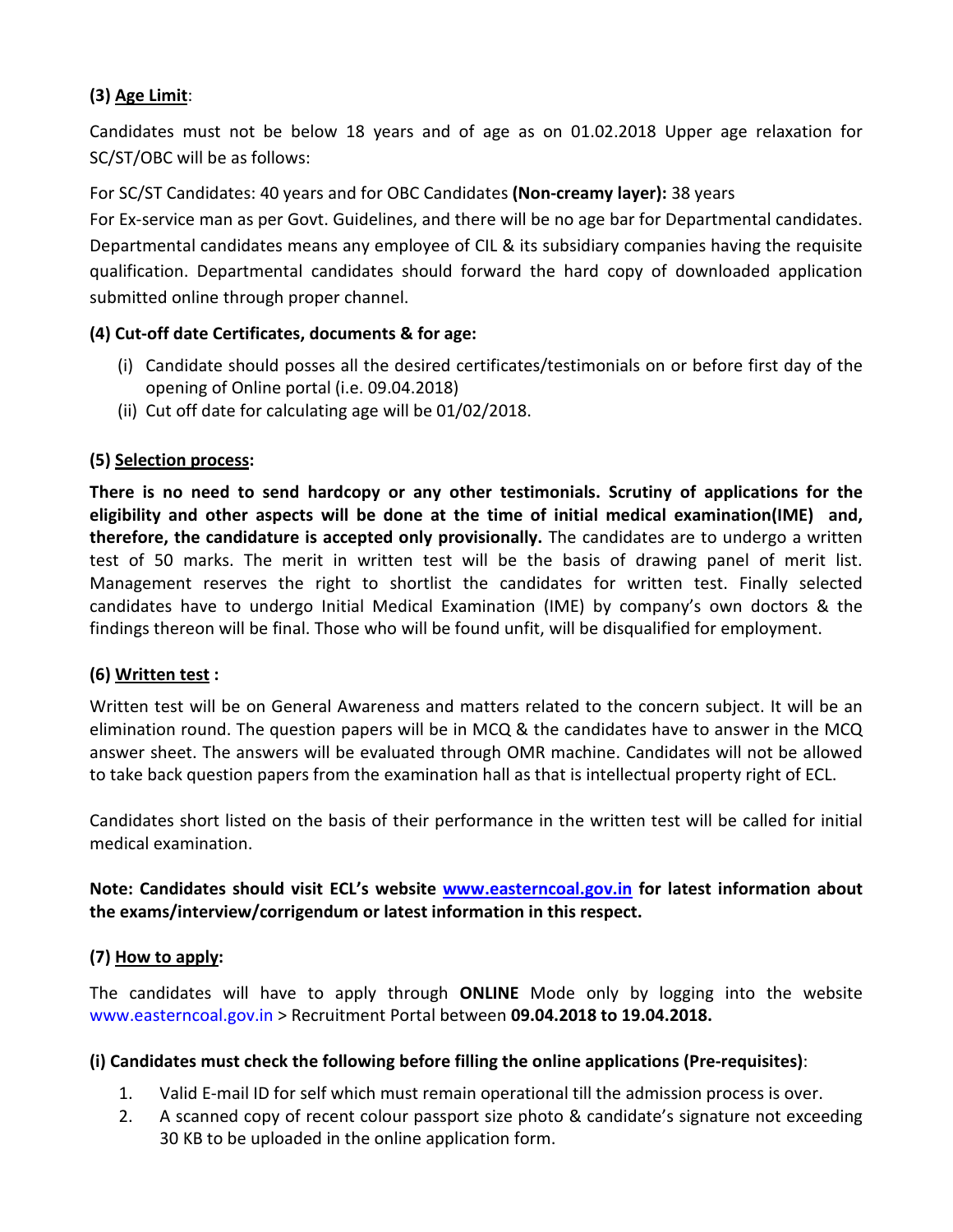- 3. Journal Number of the Challan through which Examination fee is to be deposited in SBI.
- 4. For OBC(NCL)/SC/ST candidates, scanned copy of valid caste certificate.
- 5. A scanned copy of mark sheet certificate of class X, mark sheet of class XII (In JPG format) & competency certificate of Mining Sirdar/Overman, Gas testing & First Aid certicate (in JPG format).
- 6. **The Online registration site would remain open from 09/04/18 to11.59 pm of 19/04/18.**  The candidates have to take the printout of the completed application form after submission in the online mode and keep it as a proof with themselves. **There is no need to send hardcopy or any other testimonials. Scrutiny of applications for the eligibility and other aspects will be done at the time of medical examination and, therefore, the candidature is accepted only provisionally**. Copies of supporting documents will be sought only from those candidates who will qualify for the **medical test.** If any claim made in the application is not found substantiated at the time of scrutiny, the candidature will be cancelled and the **Company's decision in this regard shall be final**.

# **(ii) Instructions to be followed by the candidates to fill up online Application form.**

## STEP 1: **REGISTRATION**

- 1. Candidates are strictly advised to read the Instructions given in the HOME page of the application portal first.
- 2. If applicant fulfils the eligibility criteria for this course, then he may proceed by clicking 'APPLY ONLINE' button at the bottom of the page.
- 3. Before clicking this button he must be sure that he has a valid Email ID. Then he may proceed for Applying, otherwise you must create a new Email ID before filling online application.
- 4. Click on 'APPLY ONLINE' button.
- 5. In Application Registration page, fill all the required fields with correct information carefully followed by clicking on 'Submit' button. The Name, Date of Birth and Email ID provided during registration cannot be changed / corrected later. Please ensure to fill in the Name as per your High school certificate & 10+2 certificate both should be same.
- 6. On successful registration, candidate will get a 'Registration Reference ID' displayed on the screen and forwarded to his registered Email ID. **Memorize or note down the Reference ID as it will be used as secured password of the candidate for the next steps of Application process**.
- 7. Now applicant has registered himself with the Application System. The candidate may fill up the form immediately after registration or as per his convenience by logging in with her registered Email ID, Date of Birth and Password (Registration Reference ID) before the last date.

# STEP 2: **LOGGING IN and FILLING ONLINE APPLICATION**

- 1. Before filling Online Application Form, get ready with the Bank Deposit Challan (for OBC candidates only) and Scanned copies of your recent Passport size Photograph & Signature Specimen (in JPG format less than or equal to 30 KB) and valid caste certificate (for SC/ST/OBC candidates only in JPG format between 500 KB to 1024 KB) along with mark sheet of class X and XII (in JPG format between 500 KB to 1024 KB), as per the required size and format.
- 2. Keep all your Academic records like Name of Examinations Passed, Year of Passing, Stream, Board / University, Total Marks of the Exam, Marks obtained in desired subjects and Percentage of Marks. You need not forward the original certificates, documents, etc except at the time of IME.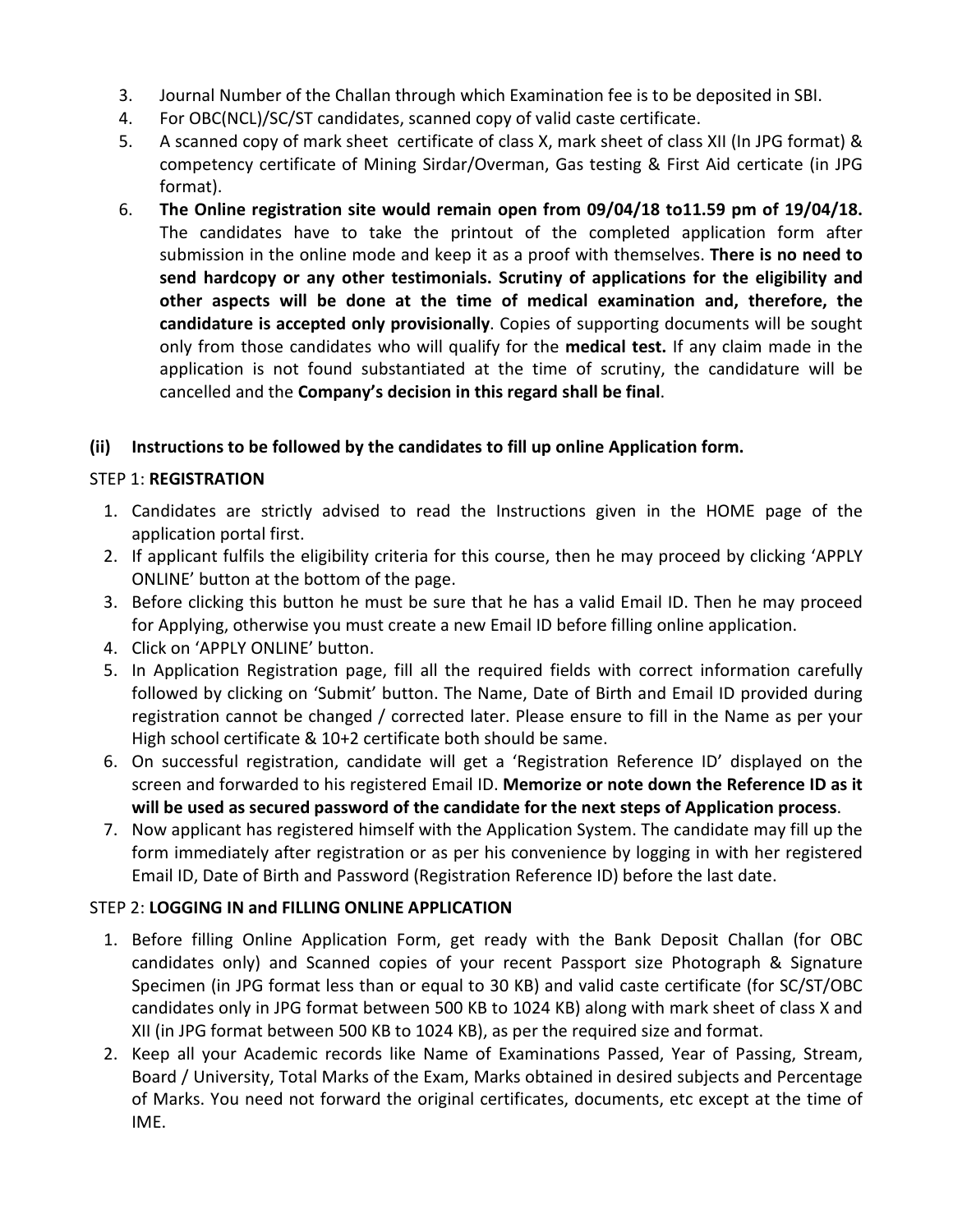- 3. You are automatically logged in immediately after Registration; else you have to click on 'CHECK STATUS' button to login for filling online application form.
- 4. After successful login you will be redirected to 'APPLICANT HOME' page. There you will find your Application Reference ID and a button to start applying. Please fill all the information properly in Capital letters and click a button of your choice at the bottom of the page. Incomplete Application must be saved by clicking 'SAVE APPLICATION' button. However completion of the Personal Information part is mandatory for saving the application. **Application should be "submitted" finally only when all the parts (Personal Information, Academic Records, Processing Fee details, uploading of Photo, Signature Specimen and Supporting Documents like Mark sheets of Class X and XII examination and Caste Certificate) of the application is completed**.
- **5.** The application can be edited until it is "submitted finally". Once the Application is "**submitted**" then it will be considered as final and no changes will be allowed at any time during the selection process. You may download it in PDF format and take a printout for your future reference. **Copies of supporting original documents will be sought only from the selected candidates at the of IME.**

### **(8) Processing Fee of Rs. 300/- (Non- Refundable):**

Processing Fee will be deposited in the Power Jyoti A/C No. 35228997799 of State Bank of India (Sanctoria branch, code 06114) by candidates belonging OBC(NCL) category. The Processing Fee is exempted for SC & ST candidates. The challan form will be Downloaded from website & is to be filled properly.

### **(9) Bond Money:**

In case of selection of a candidate a Indemnity Bond of Rs.100000/-(One Lakh) in Non-Judicial stamp paper to serve the company for a minimum period of 3(three) years and in case, he leaves the company after his appointment before completing 3(three) years of service as Mining Sirdar, he has to pay Rs. 100000 (One lakh) to the company.

### **(10) General Instructions:**

- I. Female applicants will not be allowed for the post of Mining Sirdar (for Mines).
- II. The candidature of the applicant would be accepted provisionally, which is subject to verification of certificates and testimonials. The candidates are advised to go through the requirements of educational qualification, age, etc. before applying. Copies of supporting original documents will be sought only from those candidates who qualify for the IME. If any claim made in the application is not found substantiated at any stage, the candidature will be cancelled and the Company's decision shall be final.
- III. Candidates seeking reservation benefits available for SC/ST/OBC(NCL)/ EX-Serviceman must ensure that they are entitled to such reservation as per eligibility prescribed in the Notice. They should also be in possession of valid caste certificates in the prescribed format in support of their claim at the time of application and at the time of IME**.** Originals of educational, technical, statutory, caste, & service book of Ex-serviceman etc. will be sought at the time of IME. Candidates have to furnish attested copy along with hard copy of downloaded application, after submitting online at the time of IME.
- IV. Those who are working in Govt./Semi Govt. Public Sector Undertaking should send no objection certificate along with hardcopy of downloaded application after submission of